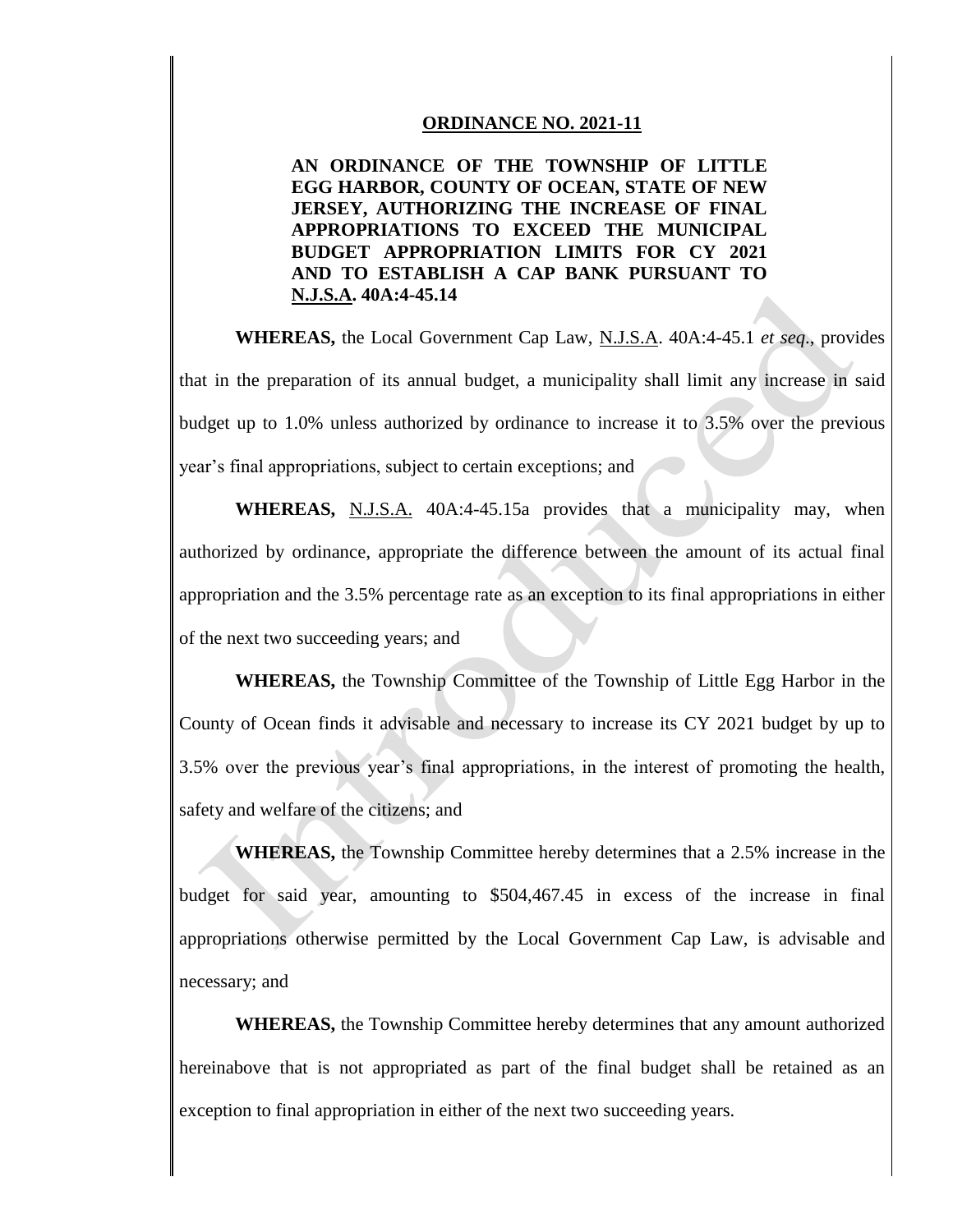**NOW, THEREFORE, BE IT ORDAINED,** by the Township Committee of the Township of Little Egg Harbor, County of Ocean, State of New Jersey, a majority of the full authorized membership of this governing body affirmatively concurring, that, in the CY 2021 budget year, the final appropriations of the Township of Little Egg Harbor shall, in accordance with this ordinance and N.J.S.A. 40A:4-45.14, be increased by 3.5%, amounting to \$706,254.43, and that the CY2021 municipal budget for the Township of Little Egg Harbor be approved and adopted in accordance with this ordinance; and

**BE IT FURTHER ORDAINED**, that any amount authorized hereinabove that is not appropriated as part of the final budget shall be retained as an exception to final appropriation in either of the next two succeeding years; and

**BE IT FURTHER ORDAINED**, that a certified copy of this ordinance as introduced be filed with the Director of the Division of Local Government Services within 5 days of introduction; and

**BE IT FURTHER ORDAINED**, that a certified copy of this ordinance upon adoption, with the recorded vote included thereon, be filed with said Director within 5 days after such adoption.

## **NOTICE**

**NOTICE IS HEREBY GIVEN** that the foregoing ordinance was introduced and passed by the Township Committee on first reading at a meeting of the Township Committee of the Township of Little Egg Harbor held on the **13th** day of **May, 2021**, and will be considered for a second and final passage at a meeting of the Township Committee to be held on the **10th** day of **June, 2021**, at 7:30 p.m. at the Municipal Building located at 665 Radio Road, Little Egg Harbor, New Jersey, at which time and place any persons desiring to be heard upon the same will be given the opportunity to be so heard.

> **Susan M. Farrell, RMC**, Deputy Township Clerk Township Clerk of Little Egg Harbor